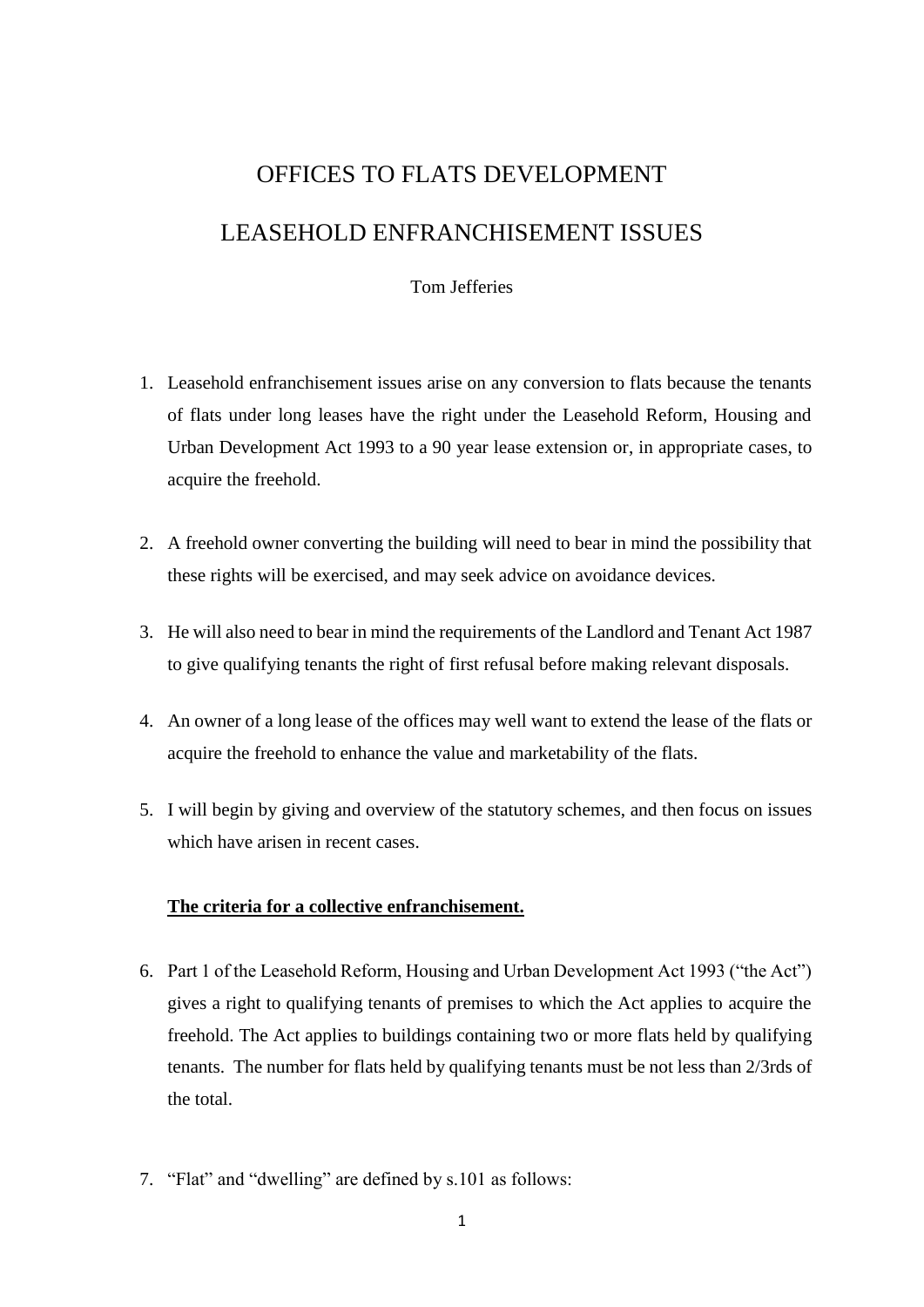*"flat" means a separate set of premises (whether or not on the same floor)— (a) which forms part of a building, and (b) which is constructed or adapted for use for the purposes of a dwelling, and (c) either the whole or a material part of which lies above or below some other part of the building*

*"dwelling" means any building or part of a building occupied or intended to be occupied as a separate dwelling*

- 8. A person is a qualifying tenant of a flat if he is tenant of it under a long lease, that is one granted for more than 21 years. The tenant under a headlease of a whole building is the qualifying tenant of any flats in the building which are not sub-demised on long leases.
- 9. Under s.5(5), where a person would be regarded as a qualifying tenant of one flat, and would also be regarded as a qualifying tenant or 2 or more additional flats (i.e. three or more in total) then there shall be taken to be a qualifying tenant of none of those flats. Thus a person can be qualifying tenant of 2 flats, but not of 3 or more, and if he owns 3 or more he is a qualifying tenant of none of them. The Act builds in another qualification, intended to prevent a group of companies from avoiding the consequences of s.5(5) by simply putting one or more flats in hands of wholly-owned subsidiaries. Its effect is that where a flat is let to a company, a flat let to an "associated company" shall be treated as if it were let to that first company.
- 10. The expression "associated company" is defined using s.1159 of the Companies Act 2006 , which itself defines "subsidiary" and "holding company". The effect of the definition is that a holding company and its subsidiaries (as defined in the 2006 Act) are each the associates of the other. Section 1159 contains a definition based on voting control. A company is a "subsidiary" of a "holding company" if the latter holds a majority of voting rights, is a member with a right to appoint or remove a majority of the board, or is a member and controls voting rights pursuant to an agreement with others. The definition therefore depends on control. Schedule 6 of the 2006 Act contains further elaborative provisions (see s.1159(3)).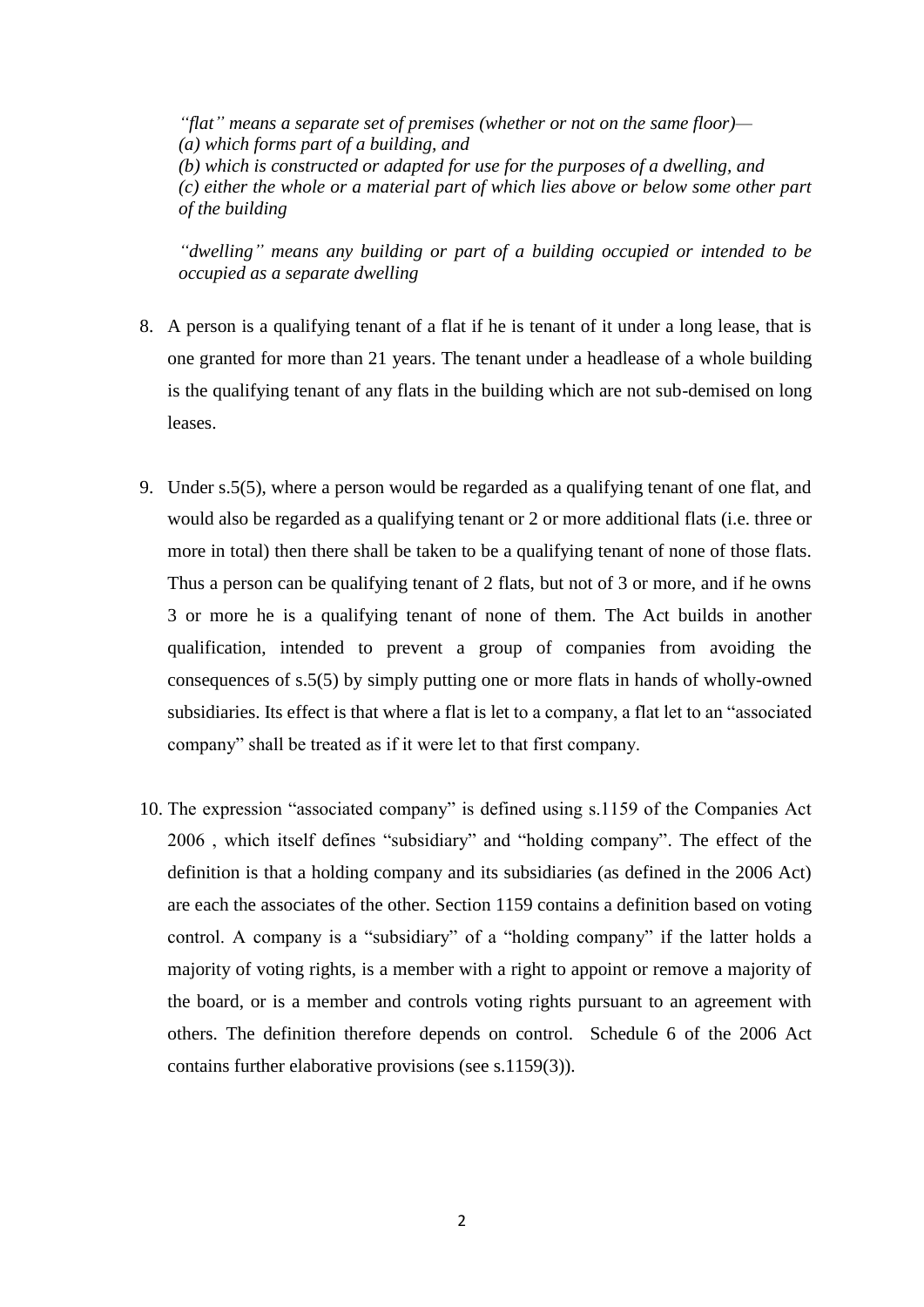11. Section 4 operates to prevent enfranchisement where more than 25% of the building (excluding common parts, which are left out of the count for these purposes) is occupied for purposes other than residential purposes. It provides

"This Chapter does not apply to premises falling within [section 3\(1\)](http://login.westlaw.co.uk/maf/wluk/app/document?src=doc&linktype=ref&context=28&crumb-action=replace&docguid=I3AF413A0E44D11DA8D70A0E70A78ED65) if—

- (a) any part or parts of the premises is or are neither—
	- (i) occupied, or intended to be occupied, for residential purposes, nor
	- (ii) comprised in any common parts of the premises; and

(b) the internal floor area of that part or of those parts (taken together) exceeds 25 per cent. of the internal floor area of the premises (taken as a whole).

(2) Where in the case of any such premises any part of the premises (such as, for example, a garage, parking space or storage area) is used, or intended for use, in conjunction with a particular dwelling contained in the premises (and accordingly is not comprised in any common parts of the premises), it shall be taken to be occupied, or intended to be occupied, for residential purposes.

## **The Criteria for a lease extension.**

- 12. Chapter 2 of the 1993 Act confers the right to a 90 year lease extension to the tenant of a flat who has been the qualifying tenant of it for at least 2 years.
- 13. In contrast to the right to collective enfranchisement
	- a. There is no limit on the number of flats in the building the same tenant can own;
	- b. The tenant must have owned the lease for 2 years.

## **Rights of first refusal.**

14. The Landlord and Tenant Act 1987 ("the 1987 Act") gives qualifying tenants of flats in buildings to which the Act applies the right of first refusal before the landlord makes a "relevant disposal".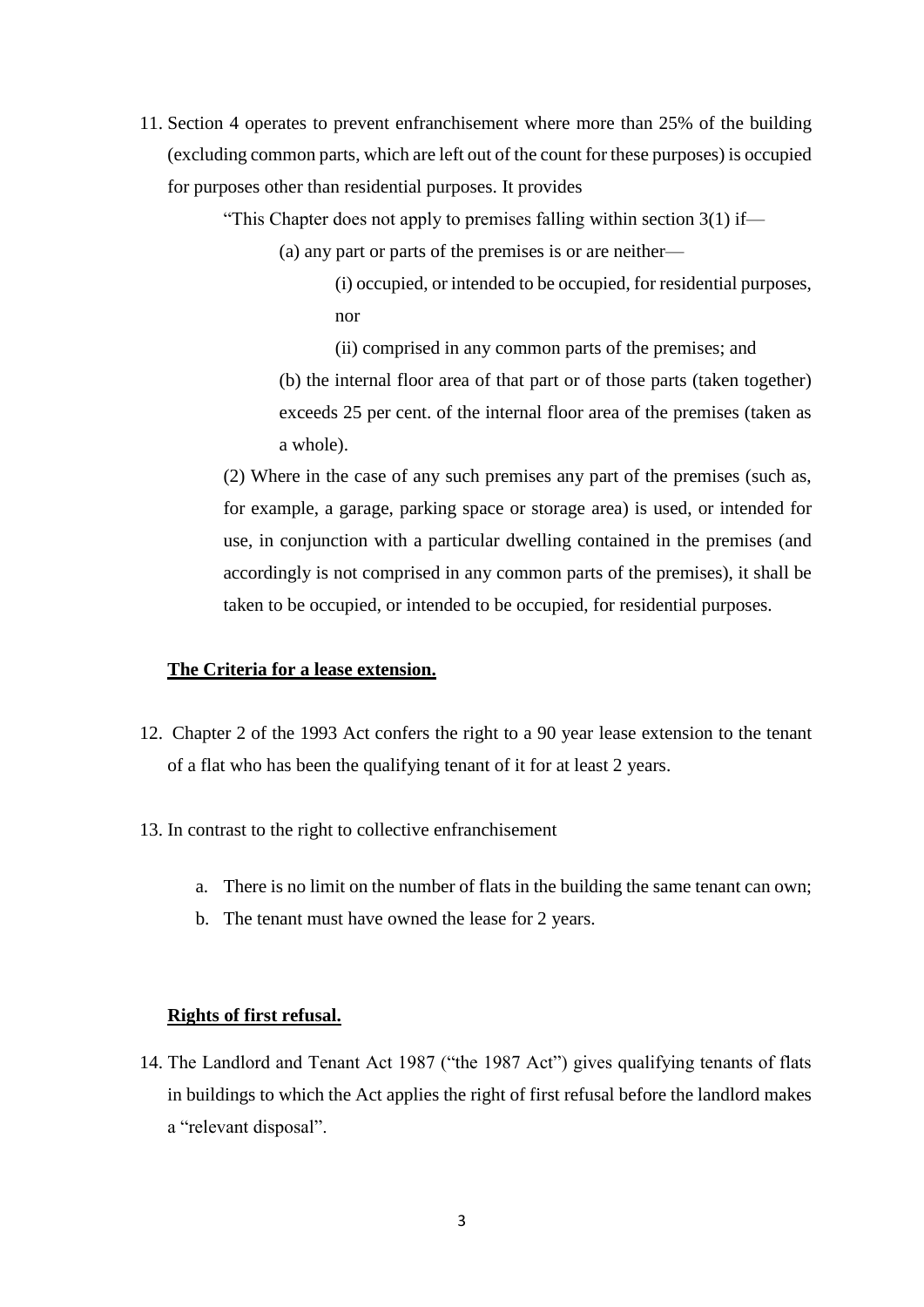- 15. Broadly speaking, by s1(2), the 1987 Act will apply to premises if they consist of the whole or part of a building, contain two or more flats held by qualifying tenants and the number of flats held by such tenants exceeds 50% of the flats contained in the premises.
- 16. The definitions of "flat" and "dwelling" are very similar to the 1993 Act definition.
- 17. The definition of "qualifying tenant" in s4 is broader. A person is a qualifying tenant if he is a tenant under a tenancy other than an assured tenancy, a 1954 Act protected tenancy, or a protected shorthold tenancy. The definition thus includes a tenancy at will, and leases or tenancies of any length which are not ASTs. As under the 1993 Act, a person is not a qualifying tenant of any flat if he would otherwise be qualifying tenant of three or more flats. Where there is more than one qualifying tenancy of any particular flat, only the highest in the chain is treated as the qualifying tenant: s3(4).
- 18. The 1987 Act applies to a "relevant disposal" which is defined by section 4(1) as

"the disposal by the landlord of any estate or interest (whether legal or equitable) in any such premises, including the disposal of any such estate or interest in any common parts of any such premises but excluding— (a) the grant of any tenancy under which the demised premises consist of a single flat (whether with or without any appurtenant premises); and (b) any of the disposals falling within subsection (2)."

- 19. The grant of a lease is a disposal because section 4(3) defines "disposal" as including the creation or transfer of an estate. Where there is a contract for a disposal, it is the contract which is treated as the relevant disposal. A subsequent disposal pursuant to that contract is exempt:  $s4(2)(i)$ .
- 20. There are a number of other exempt disposals, including
	- a. a disposal by a body corporate to a company which has been an associated company of that body for at least two years: s4(2)(l); and
	- b. The grant of a tenancy under which the demised premises consist of a single flat:  $s4(1)(a)$ .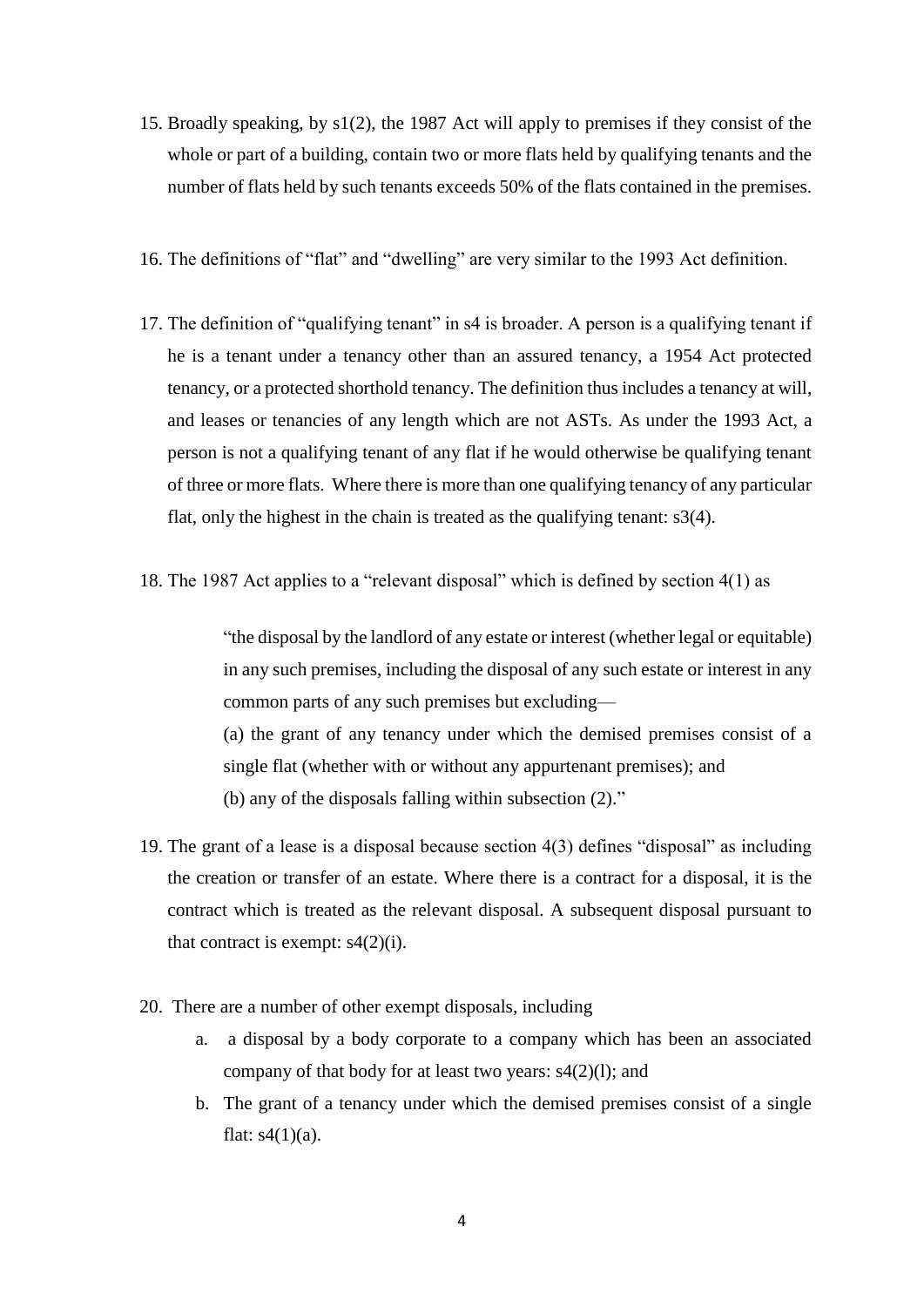21. The "landlord" is generally the immediate landlord of the qualifying tenants of the flats: s2.

## **General considerations for freeholders converting offices to flats.**

*Collective enfranchisement* 

- 22. If all or most of the flats are sold on long leases, there is clearly a risk of a collective enfranchisement claim by the lessees.
- 23. It could come before completion of the development, for three reasons.
- 24. First, as explained above, there is no minimum period of ownership required for a collective claim. As soon as at least 2/3rds of the flats are let on qualifying tenancies, there is potential for a claim.
- 25. Second, a lease is defined as including an agreement for lease (s101(2)), so if flats are sold off plan on agreements for lease, there will be a qualifying tenant.
- 26. Third, on the basis of a recent decision, there will be a flat before it is habitable or fitted out.

# *Aldford House Freehold Ltd v (1) Grosvenor (Mayfair) Estate (2) K Group Holding Inc [2018] EWHC 3430*

- 27. The case concerned a high value block of flats fronting Park Lane in Mayfair. A group of tenants sought to exercise the right to collective enfranchisement. The owner of the headlease, K Group Inc, and the freeholder, Grosvenor Estate, resisted the claim on various grounds, including (a) some of the tenants had not authorised their solicitor as a matter of foreign law (b) three were disqualified because they held their flat under two leases with different landlords (c ) premises on the sixth and seventh floors were "flats" held by four qualifying tenants, with the effect that the claim failed because they had not been specified in the s13 notice and in any event there were not sufficient participating tenants to form a majority.
- 28. The crucial issue was whether the premises were flats. There had been two flats on each of the sixth and seventh floors, but they have been gutted and extended to double their size, and then divided into two units. They had been constructed to shell finishes, but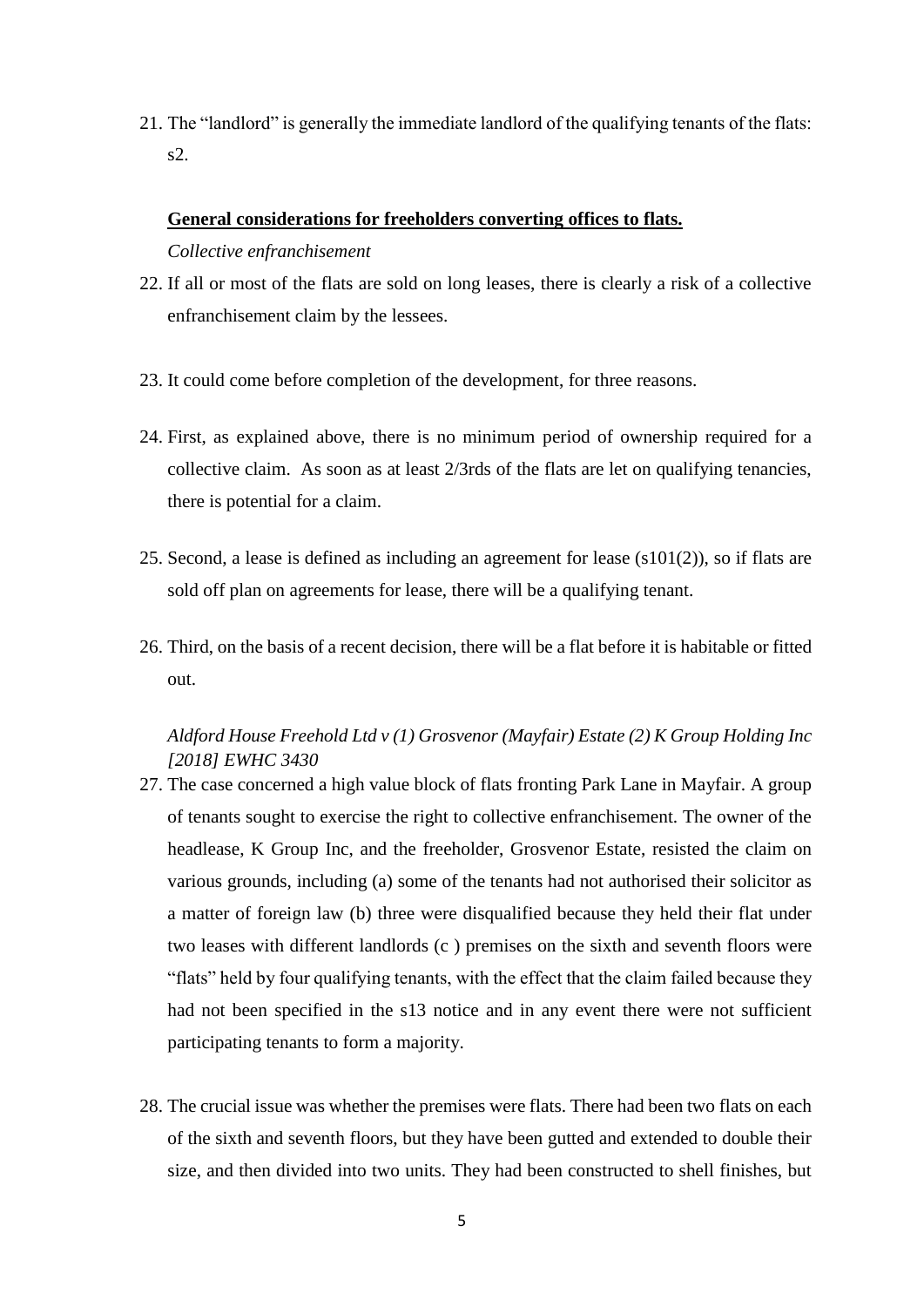had no services and were uninhabitable. They had been demised on separate long leases to different companies, and the only permitted use was as flats both under the terms of the leases and the relevant planning permission. The tenants argued that they were not "flats" because they had not yet been constructed or adapted so they could be used as flats. Fancourt J rejected that argument. He held that they had reached the stage of being separate sets of premises, and their intended purpose was as flats. That was sufficient. This is a significant decision for the purposes of the Leasehold Reform, Housing and Urban Development Act 1993, as although there are numerous decisions on what amounts to a "house", there is very little authority on what amounts to a "flat". Permission to appeal has been granted on this issue, so a decision of the Court of Appeal will be required to settle the matter.

- 29. If the *Aldford House* decision is correct, a "flat" could come into being as soon as a separate set of premises comes into being which is intended to be occupied as a flat.
- 30. A developer selling flats off plan could face a collective enfranchisement claim once 2/3rds of the flats had been sold, and they had reached the stage of being separate sets of premises. This may well be long before completion.
- 31. The freeholder may wish to consider avoidance measures. Possibilities include
	- a. Ensure that more than 25% is not occupied or intended to be occupied for residential purposes, taking advantage of the exemption in s4;
	- b. Do not grant long leases of all the flats. Retain at least one third for letting on ASTs or serviced apartments.
- 32. More sophisticated avoidance schemes are available on request.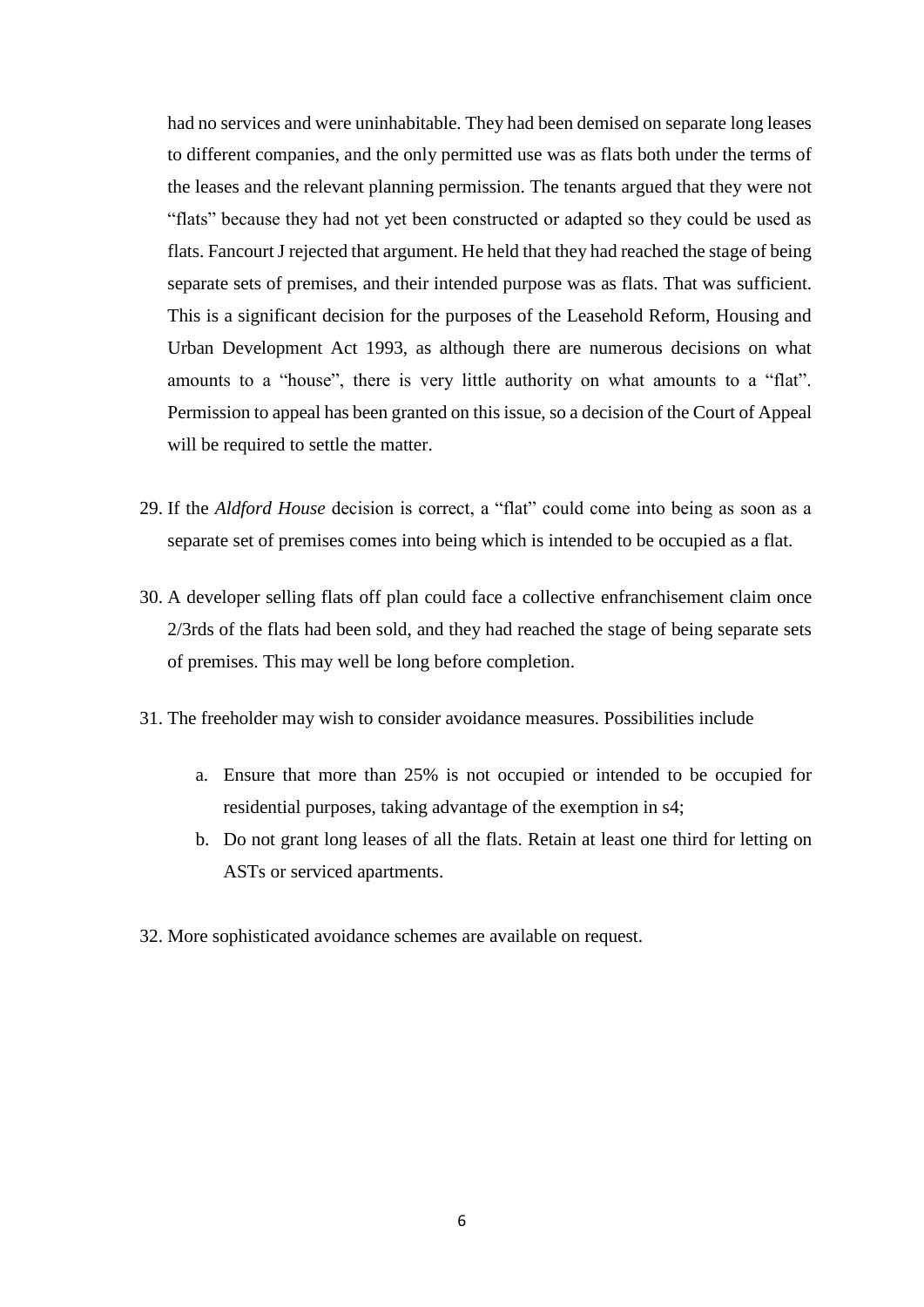*The 1987 Act* 

- 33. The freeholder will usually want to sell long leases reserving a ground rent, and then sell the reversion. He will not want to offer a right of first refusal to the lessees unless he has to.
- 34. Typical avoidance techniques include
	- a. Set up and retain associated companies to which disposals can be made after 2 years. The shares in those companies can be sold if desired;
	- b. Granting a headlease of the whole building to an associated company. The freehold can then be sold to a third party without offering it to the qualifying tenants, as the owner of the freehold is not the immediate landlord of the qualifying tenants.
- 35. Note that the need to comply with the 1987 Act arises once more than 50% of the flats are let to qualifying tenants. Again, a lease includes an agreement for lease: s59(2). The 1987 Act differs from the 1993 Act in that
	- a. The threshold is 50%, not 2/3rds; and
	- b. qualifying tenancies are more broadly defined.

## **General considerations for leaseholders converting offices to flats.**

#### *Collective enfranchisement*

- 36. As discussed above, 75% or more of the building needs to be converted for residential purposes. This could include parking spaces or storage areas demised with or reserved for use by the owners of the flats.
- 37. The leasehold owner will only have a single lease of the building. He will want to know if matters can be arranged to allow a collective enfranchisement claim.
- 38. The owner of a lease of a whole building can also be the qualifying tenant of flats within it. There does not have to be a separate lease of each flat. See *Howard de Walden Estates Ltd v Aggio* [2009] 1 A.C. 39.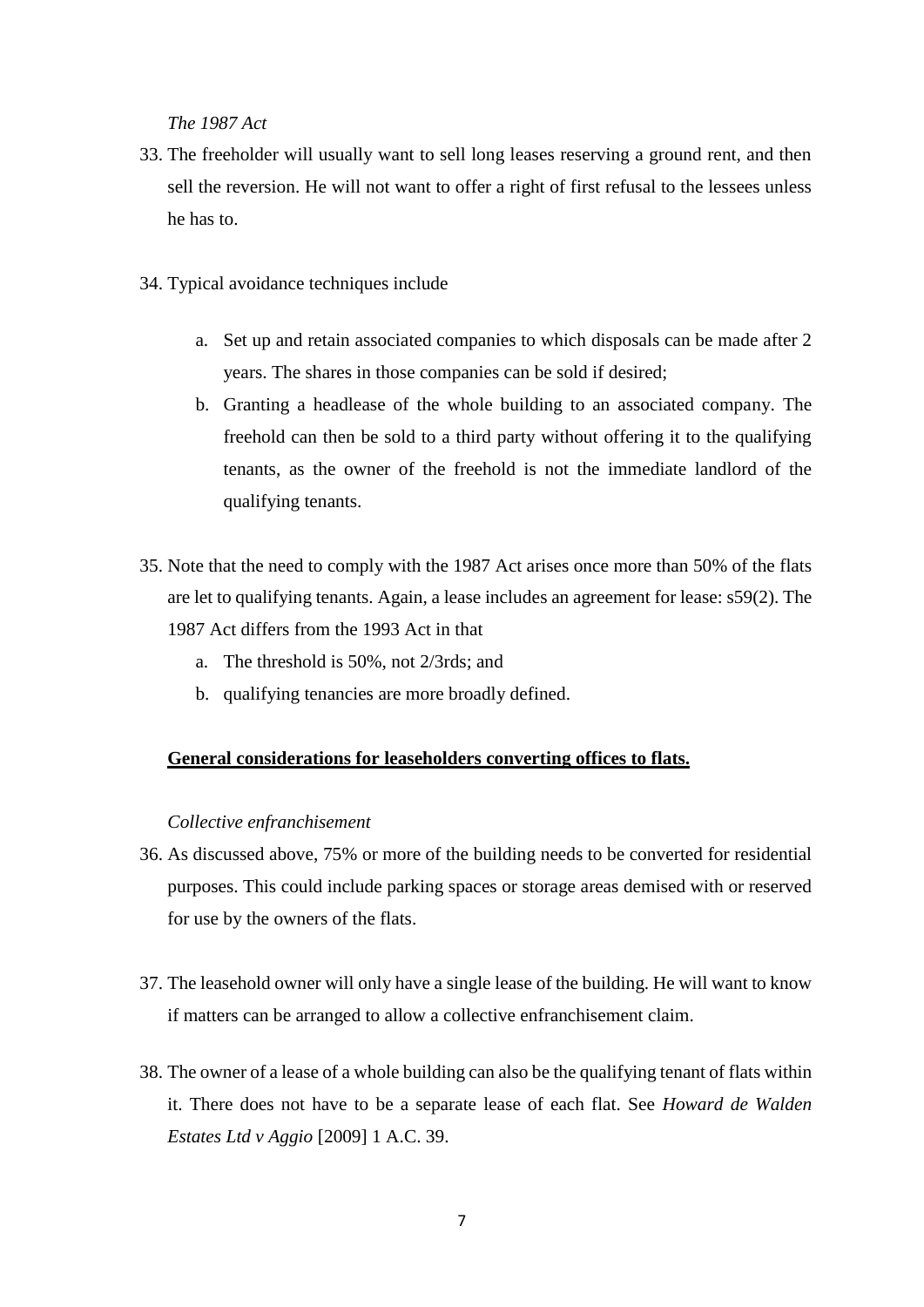- 39. The difficulty which remains is that under s.5(5), a person can be qualifying tenant of 2 flats, but not of 3 or more, and if he owns 3 or more he is a qualifying tenant of none of them. Where a flat is let to a company, a flat let to an "associated company" is be treated as if it were let to that first company.
- 40. This limitation can be circumvented by use of a suitable corporate scheme under which underleases are granted to SPVs to hold the qualifying leases without them being associated companies. A successful scheme was created in relation to Dolphin Square, details of which are to be found in the decision of Mann J in *Westbrook Dolphin Square Limited v Friends Life Limited* [2014] EWHC 2433.
- 41. An important consideration is likely to be to ensure that the conversion to flats is carried out in accordance with the terms of the lease. It was held in *Henley v Cohen* [2013] EWCA Civ 446 that a tenant was barred from exercising its rights under the Leasehold Reform Act 1967 where the residential part of the building had been converted from commercial use in breach of covenant. This gives rise to issues which Myriam Stacey will discuss.
- 42. As discussed above, a claim could be made as soon as separate sets of premises are created, if *Aldford House* is correct. This would reduce the costs which need be incurred before a claim is made.

## *Lease extensions*

- 43. No Dolphin Square type corporate scheme would be required to seek lease extensions. The lessee of the whole building could seek 90 year lease extensions for each flat. For the purposes of Chapter 2 the tenant would be a qualifying tenant even if he owned 100 flats in a building.
- 44. The question arises when a lease extension could be claimed. By section 39(2)(a) it can only be claimed if "the tenant has for the last two years been a qualifying tenant of the flat". Is it enough that the lessee has owned the lease of the building for 2 years, or does time only starts to run once the premises became a "flat"? There is no authority on this question.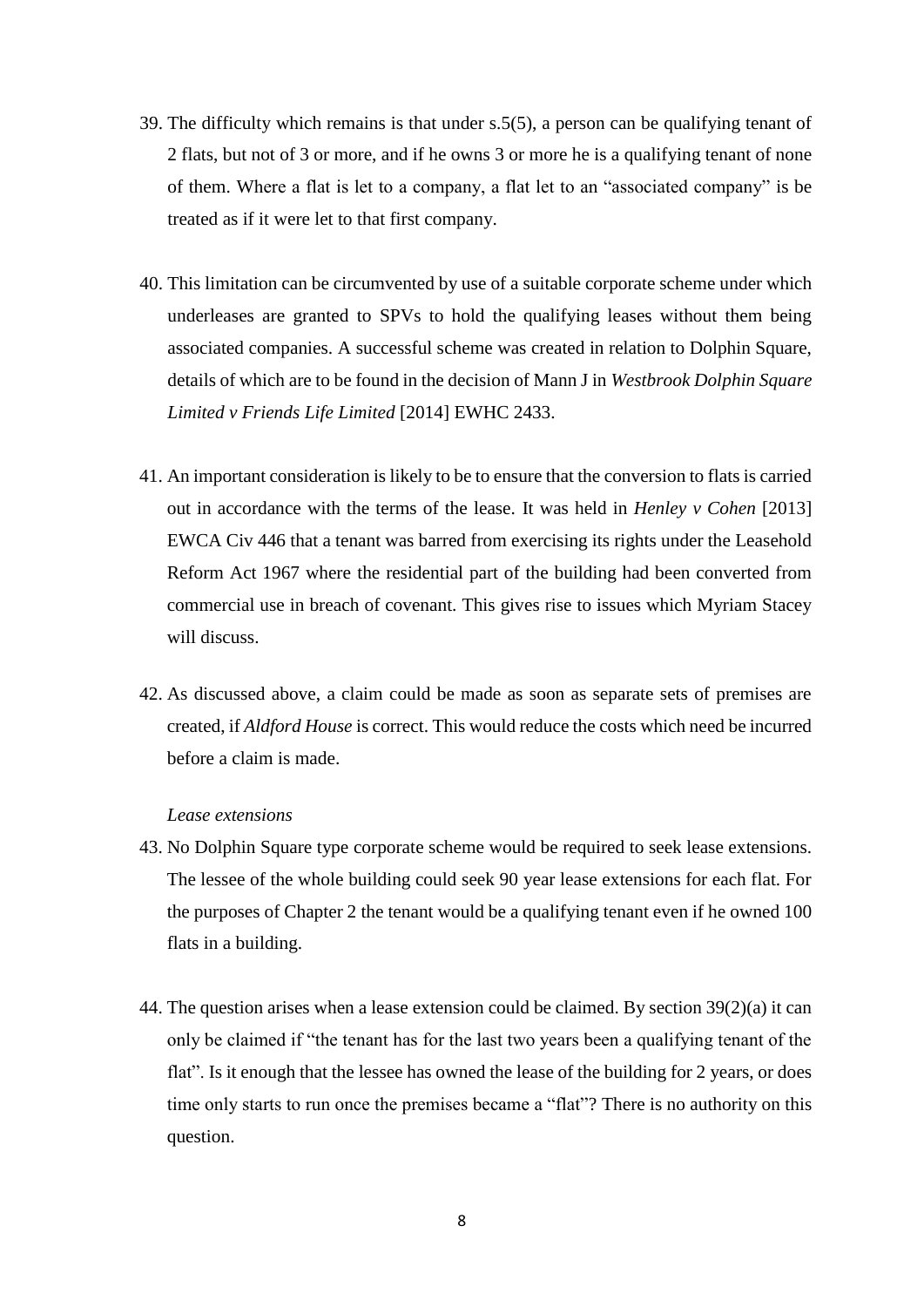## *Disregard of improvements.*

45. The price payable for the freehold or a lease extension includes the market value of the landlord's reversion. In both cases, there is a disregard for improvements. In collective claims, it applies only to participating tenants' flats, but in lease extension claims to applies to the subject flats. The disregard for collective claims is in these terms, in Schedule 6 paragraph 3 (c):

> " on the assumption that any increase in value of any flat held by a participating tenant which is attributable to an improvement carried out at his own expense by the tenant or any predecessor in title is to be disregarded"

- 46. A disregard in similar terms was considered by the Upper Tribunal in *Portman Estate Nominees v Jamieson* [2018] UKUT 0027. This was a dispute regarding the price payable for the freehold of a house in Marylebone under the Leasehold Reform Act 1967. When the lease was granted in 1957, the demised premises consisted of an old mews building which had been connected to the main house at the rear. It was mainly demolished and replaced with a new house. The lessee contended that the construction of the new house should be disregarded. The Landlords contended that the work should not be disregarded for a number of reasons, including that the work of improvement had to be to "a house" within the meaning of the 1967 Act, that the old mews was not a house, and that the demolition was so extensive that it was not an improvement to an existing building. They relied on the Court of Appeal decision in *Rosen v Trustees of Camden Charities*, which held that the construction of a house on a bare site was not an improvement. The Upper Tribunal rejected all these arguments, holding that the overriding principle was that the tenant should not have to pay the value of work he or his predecessors had carried out. It held that the works of demolishing the old building and constructing the new house could be disregarded whether or not the previous mews building satisfied the 1967 Act definition of a house.
- 47. This decision would enable a developer to contend that the work undertaken in converting the offices to flats should be disregarded as improvements.